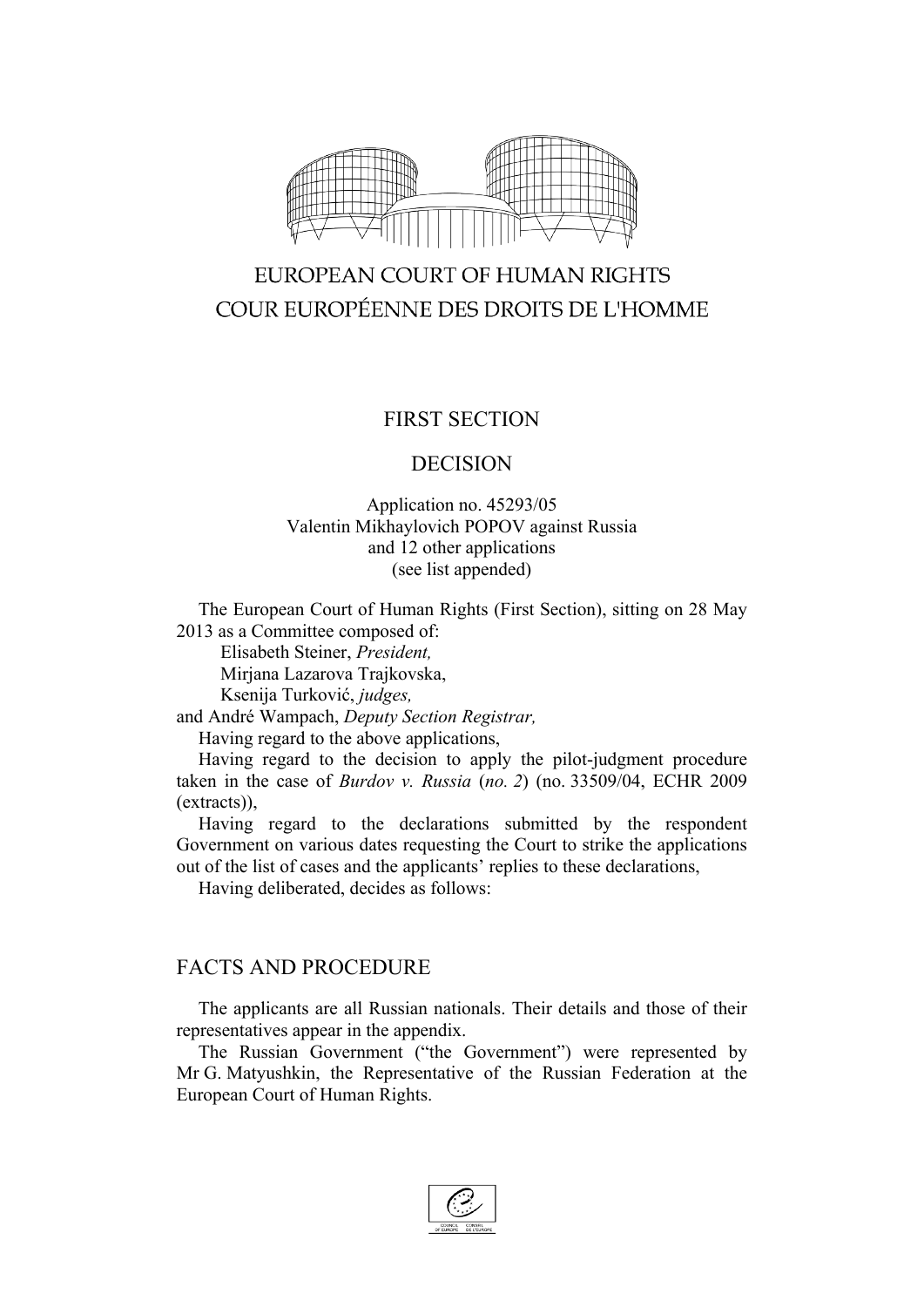The facts of the cases, as submitted by the parties, may be summarised as follows.

The applicants are thirteen Russian nationals whose details are listed below. They have obtained court decisions awarding them monetary sums against the State, as detailed below. Those decisions in the applicants' favour became final and enforceable but the State either did not enforce them fully or in part or delayed their enforcement.

All applications were lodged with the Court before 15 January 2009, the date of the delivery of the pilot judgment (*Burdov v. Russia* (*no. 2*), cited above).

**1. Application no. 45293/05** was lodged with the Court on 16 November 2005 by Mr Valentin Mikhaylovich Popov, who was born on 25 April 1941 and lives in Uglegorsk, Sakhalin Region.

At the material time, the applicant worked as a teacher. In 2004, he was provided with a regular leave with the right of reimbursement of travel expenses to and from the place of destination. Following the employer's failure to reimburse the travel expenses, the applicant sued the Division of Education of the Administration of the Municipal Unit "Uglegorskiy District" for compensation of these expenses.

On 23 November 2004, the Uglegorsk Town Court of the Sakhalin Region granted the applicant's claim concerning the compensation of the travel expenses in full and awarded him 45,080 Russian roubles (RUB). The judgment became final on 3 December 2004 and was fully enforced on 25 June 2007.

**2. Application no. 629/06** was lodged with the Court on 14 November 2005 by Mr Konstantin Davidovich Shkolnik, who was born on 20 June 1942 and lived in Moscow**.**

By the letter of 10 April 2012 the Government informed the Court that Mr Shkolnik had died. By the letter of 12 May 2012 Ms Shkolnik Galina Ivanovna, the widow of the applicant, stated her wish to pursue the application. On 3 July 2012 the Court decided that the applicant's widow had standing to continue the proceedings on behalf of her late husband.

The applicant was a former participant of the Chernobyl nuclear disaster relief operation. He brought several sets of proceedings against the Municipal Department of Social Protection of Population "Shchukino" of Moscow claiming adjustment of various social security allowances due to him, compensation arrears, late payment penalties and moral damages.

By judgments dated 19 May 2004, 17 January 2005, 3 June 2005 and 20 June 2005, which became final and enforceable, the Khoroshevkiy District Court of Moscow granted in part the claims concerning indexation of monthly social security allowances due to him. He was also awarded compensation arrears and late payment penalties of RUB 52,067.02.

By judgments dated 19 April 2006 and 27 October 2006 (additional letter dated 7 December 2006), which became final and enforceable, the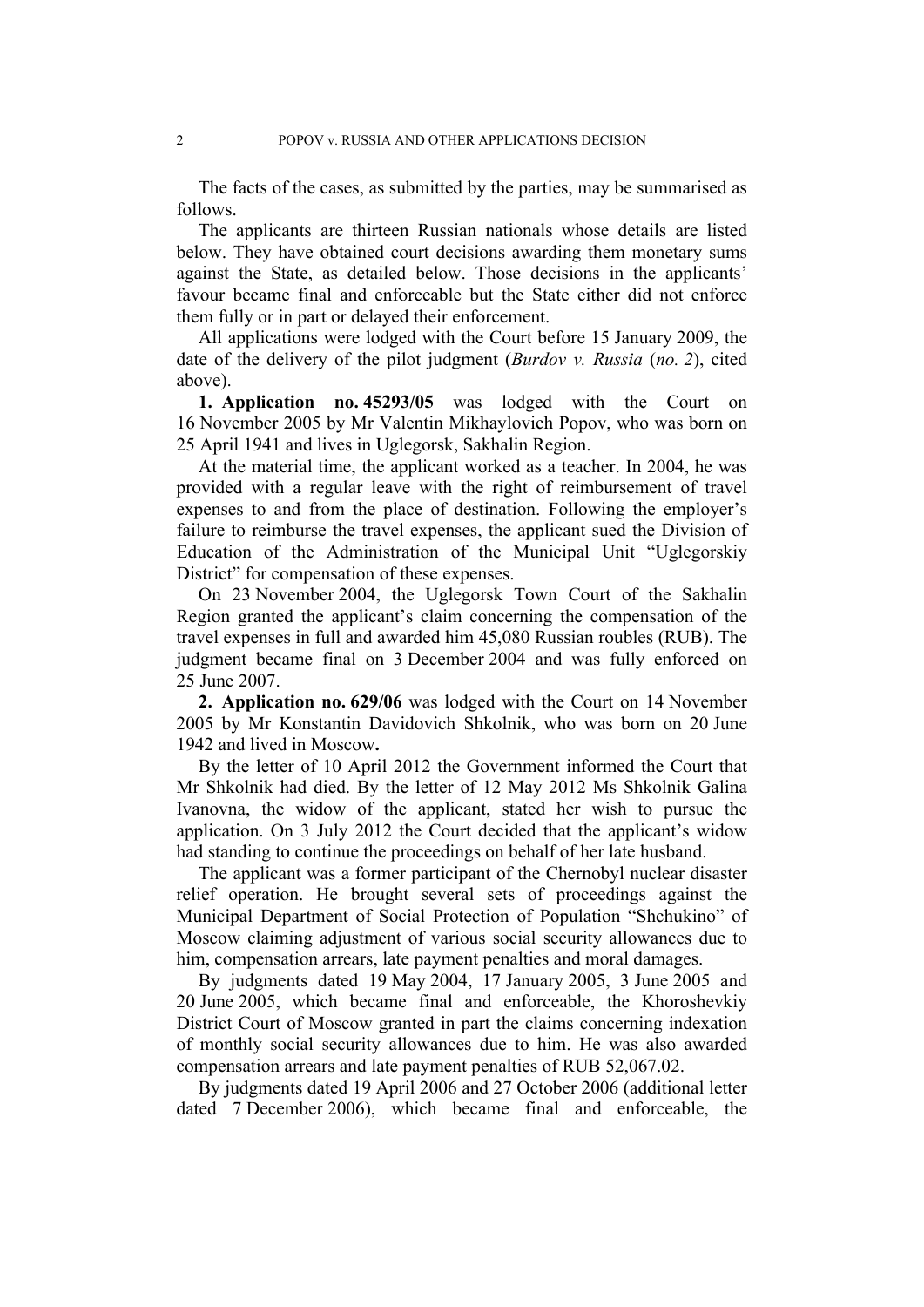Khoroshevskiy District Court of Moscow granted in part the claims concerning adjustment of annual and monthly social security allowances due to him. He was also awarded RUB 6,693.99 in compensation arrears.

On 14 January 2008, the applicant received the amounts awarded to him.

**3. Application no. 897/06** was lodged with the Court on 12 November 2005 by Ms Praskovya Tikhonovna Filina, who was born on 26 October 1939 and lives in Balashov, Saratov Region. She is represented by Ms Svetlana Igorevna Dobrovolskaya, a lawyer practising in Moscow.

By a judgment dated 6 February 1984 of the Balashov Town Court of the Saratov Region (as modified by decisions dated 24 April and 10 December 1984 of the Saratov Regional Court), the applicant was convicted of theft of state property, abuse of office and forgery in public office. On 12 December 1991, the Supreme Court of the RSFSR reversed these decisions and terminated the proceedings against the applicant. She sued the State for compensation of pecuniary damages for wrongful prosecution and conviction.

By two judgments rendered by the Balashov Town Court on 29 January 2002 and 23 December 2005 (as upheld by appeal decisions of the Saratov Regional Court dated 26 March 2002 and 15 March 2006, respectively), the applicant's claims were granted in part. She was awarded in total RUB 406,956.73. The judgement of 23 December 2005 was enforced on 16 September 2008.

**4. Application no. 1329/06** was lodged with the Court on 2 February 2006 by Ms Lyudmila Viktorovna Osipova, who was born on 29 April 1961 and lives in Oktyabrskiy, Chelyabinsk Region.

The applicant sued the Town Administration of Kopeysk of the Chelyabinsk Region for payment of child allowances due to her two children for the period from January 1996 to December 1997. On 24 September 1998, the Kopeysk Town Court of the Chelyabinsk Region granted the applicant's claim and awarded her RUB 3,079.44. The judgment became final on 5 October 1998 and was fully enforced in 2006.

**5. Application no. 2195/06** was lodged with the Court on 5 December 2005 by Mr Rustem Ramazanovich Khusnutdinov, who was born on 13 August 1982 and lives in Uchaly, Republic of Bashkortostan.

At the material time, the applicant served in the military. For the participation in the antiterrorist operations on the territory of the Chechen Republic from 21 October 2003 to 31 August 2004, he was entitled to receive remuneration and daily allowances, which the Russian authorities failed to pay. The applicant sued the State for the payment of these amounts.

By a judgment dated 3 December 2004, the Uchalinskiy District Court of the Republic of Bashkortostan granted the applicant's claim in full and awarded him RUB 238,696.72. The judgment became final and enforceable on 13 December 2004. It has not been enforced.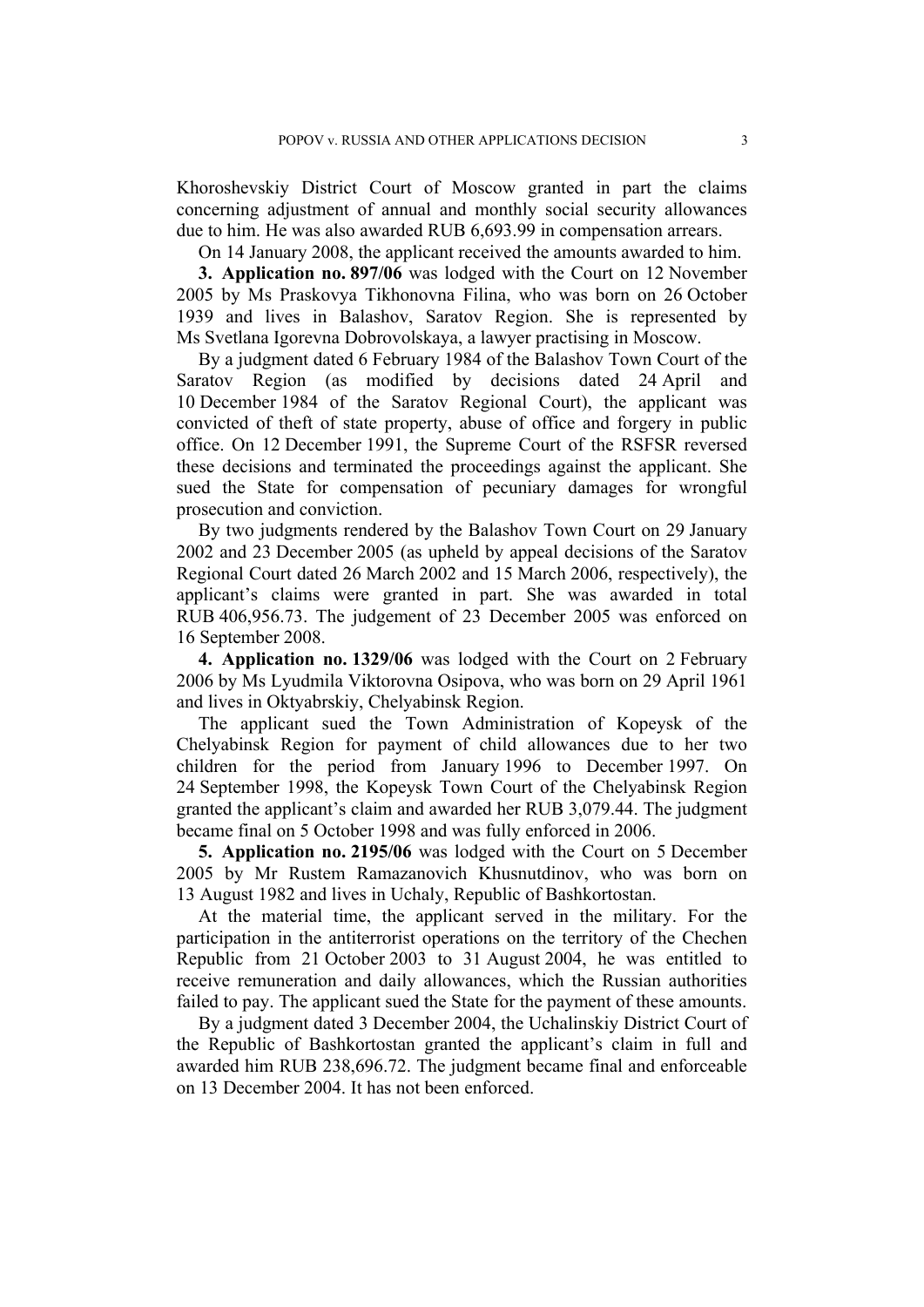**6. Application no. 10126/06** was lodged with the Court on 20 January 2006 by Ms Yelena Stepanovna Matyushina, who lives in Neryungri, Republic of Sakha (Yakutia).

The applicant sued the State for compensation of damages in connection with the non-execution of obligations under a special purpose deposit agreement for the acquisition of a car (commodity voucher). By a judgment of the Neryungrinskiy Town Court of the Republic of Sakha (Yakutia) dated 12 September 2002 (as modified by a supervisory decision of the Presidium of the Supreme Court of the Republic of Sakha (Yakutia) dated 25 November 2004), the applicant's claim was granted in part. She was awarded RUB 43,464 in damages. The judgment became final and enforceable on 25 November 2004. It has not been enforced.

**7. Application no. 9528/08** was lodged with the Court on 19 May 2006 by Ms Antonina Ivanovna Shchurevich, who was born on 4 October 1934 and lives in Voronezh.

The applicant is a pensioner. She sued the Committee of Social Protection of Population of the Administration of Leninskiy District of Voronezh for indexation of a pension. On 25 September 2000, the Leninskiy District Court of Voronezh granted the applicant's claim and awarded her RUB 981.77. The judgment became final and enforceable on 5 October 2000. On 13 December 2005, the applicant received the amount awarded to her by the court.

**8. Application no. 13456/08** was lodged with the Court on 3 February 2008 by Mr Dmitriy Vladimirovich Nazarenko, who was born on 12 June 1974 and lives in Moscow. He is represented by Ms Raisa Vasilyevna Stupakova, a lawyer practising in Krasnodar.

The applicant is a former military officer. He sued the North-Caucasus Military Institute of Internal Military Forces of the Ministry of Internal Affairs of the Russian Federation for compensation of military allowances due to him for the participation in military operations in the Republic of North Ossetia-Alania and Ingush Republic in 1997-2002.

On 10 June 2002, the Military Court of the Vladikavkaz Garrison granted the applicant's claim in full. On 23 July 2010, the Institute paid RUB 449,923.84 to the applicant.

**9. Application no. 13802/08** was lodged with the Court on 3 February 2008 by Mr Kamil Abubakarovich Gadzhiyev, who was born on 16 August 1975 and lives in Achkhoy Martan, Chechen Republic. He is represented by Ms Raisa Vasilyevna Stupakova, a lawyer practising in Krasnodar.

The applicant is a former military officer. He sued the North-Caucasus Military Institute of Internal Military Forces of the Ministry of Internal Affaires of the Russian Federation for compensation of military allowances due to him for the participation in military operations in the Republic of North Ossetia-Alania in 1993-1998.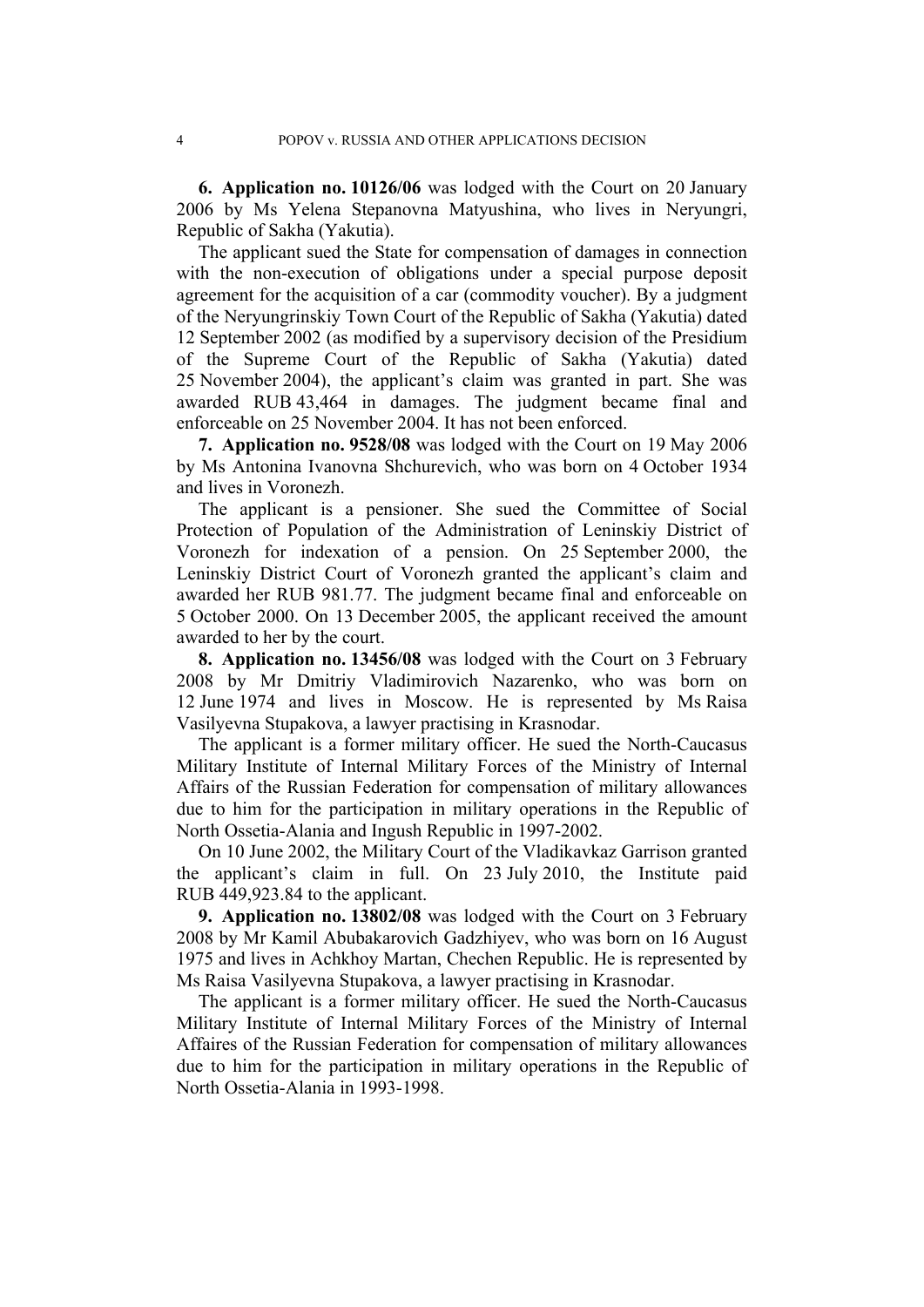On 9 October 2001, the Military Court of the Rostov Garrison granted the applicant's claim. On 8 September 2010, the Institute paid RUB 172,500 to the applicant.

**10. Application no. 18062/08** was lodged with the Court on 3 February 2008 by Mr Pavel Anatolyevich Koshel, who was born on 13 June 1976 and lives in Rostov. He is represented by Ms Raisa Vasilyevna Stupakova, a lawyer practising in Krasnodar.

The applicant is a former military officer. He sued the North-Caucasus Military Institute of Internal Military Forces of the Ministry of Internal Affaires of the Russian Federation for compensation of military allowances due to him for the participation in military operations in the Republic of North Ossetia-Alania in 1993-1998.

On 9 October 2001, the Military Court of the Rostov Garrison granted the applicant's claim. On 8 September 2010, the Institute paid RUB 196,022.90 to the applicant.

**11. Application no. 18333/08** was lodged with the Court on 1 March 2008 by Mr Rishat Shagaleyevich Khametov, who was born on 1 March 1952 and lives in Chekmagush, Republic of Bashkortostan.

By the letter of 10 April 2012 the Government informed the Court that Mr Shkolnik had died. By the letter of 12 May 2012 Ms Khametova Rozaliya Gadlyanovna, the widow of the applicant, stated her wish to pursue the application. On 3 July 2012 the Court decided that the applicant's widow had standing to continue the proceedings on behalf of her late husband.

On 15 March 2004, the Chekmagushevskiy District Court of the Republic of Bashkortostan, in connection with the criminal proceedings pending against the applicant, temporarily dismissed the applicant from his office and granted him a monthly social allowance in the amount of five minimum wages. On 14 February 2006, the Chekmagushevskiy District Court of the Republic of Bashkortostan issued an execution order to the applicant for RUB 15,516.15 in monthly allowances due to the applicant for the period of his temporary dismissal from 15 March 2004 to 9 August 2004. The judgment has not been enforced.

**12. Application no. 60854/08** was lodged with the Court on 23 October 2008 by Mr Vladimir Klavdiyevich Kuzmin, who was born on 27 April 1957 and lives in Syktyvkar, Komi Republic.

On 11 December 2003, the Golovinskiy District Court of Moscow convicted the applicant of smuggling and ordered to confiscate 18,435 euros (EUR) from the applicant. On 17 May 2007, in the course of supervisory review proceedings, the Presidium of the Moscow City Court quashed the judgment of the Golovinskiy District Court of Moscow dated 11 December 2003 and an appeal decision of the Moscow City Court dated 9 February 2004, whereby the applicant's conviction was reversed. The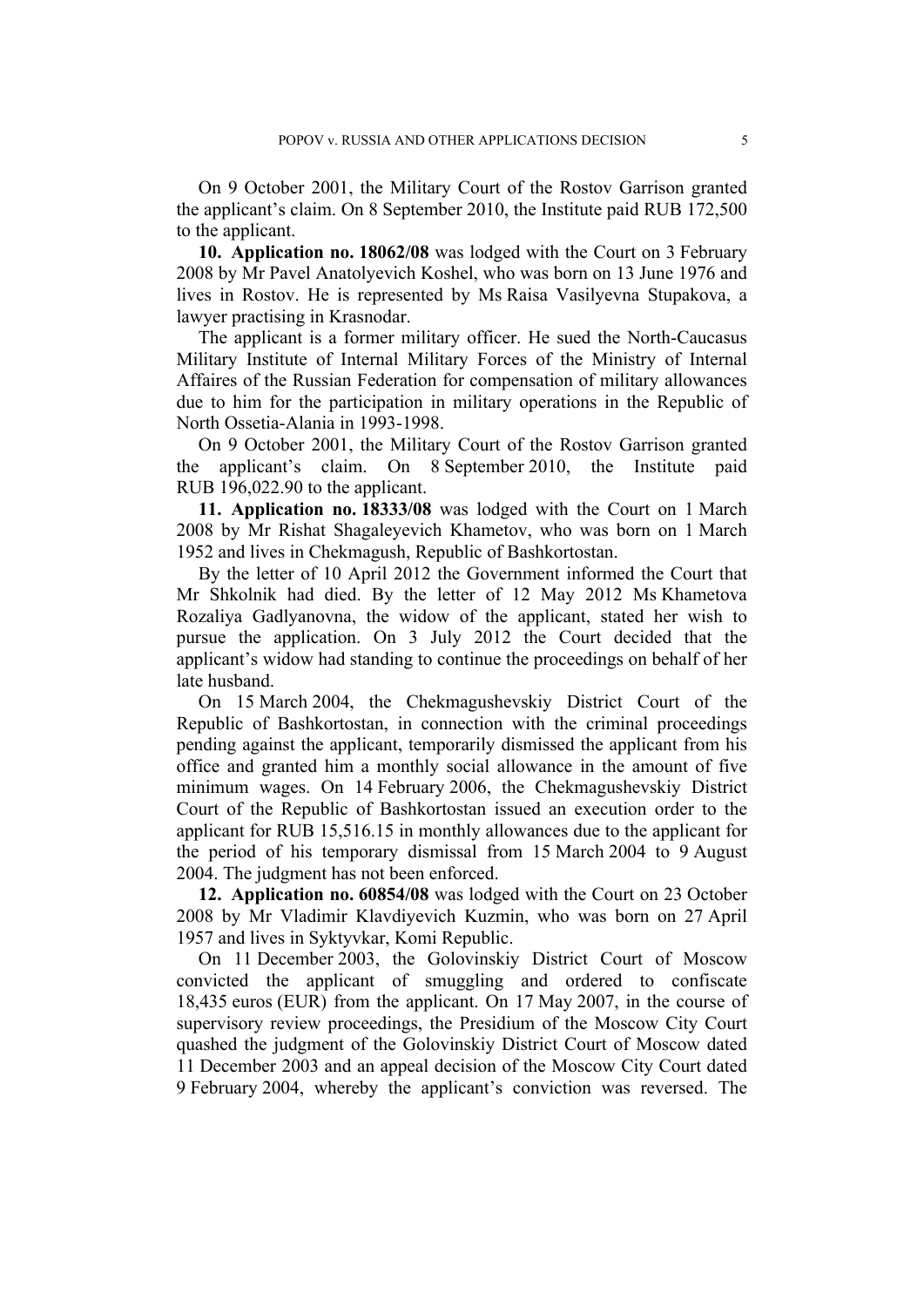Presidium of the Moscow City Court ordered to return EUR 18,435 to the applicant. The decision has not been executed.

**13. Application no. 14617/09** was lodged with the Court on 18 October 2008 by Mr Asker Betalovich Maremkulov, who was born on 27 August 1978 and lives in Sarmakovo, the Republic of Kabardino-Balkaria. He is represented by Ms Raisa Vasilyevna Stupakova, a lawyer practising in Krasnodar.

The applicant is a former military officer. He sued the North-Caucasus Military Institute of Internal Military Forces of the Ministry of Internal Affaires of the Russian Federation for compensation of military allowances due to him for the participation in military operations in the Republic of North Ossetia-Alania and Ingush Republic in 1995-1998.

On 28 March 2005, the Military Court of the Vladikavkaz Garrison granted the applicant's claim in full. On 8 September 2010, the Institute paid RUB 265,910.91 to the applicant.

#### COMPLAINTS

1. The applicants complained under Article 6 of the Convention and Article 1 of Protocol No. 1 about the delayed enforcement of the judgments in their favour.

2. The applicants also made accessory complaints under assorted Articles of the Convention.

## THE LAW

1. Given that the applications at hand concern similar facts and complaints and raise identical issues under the Convention, the Court decides to join them.

2. In line with the *Burdov* (*no. 2*) pilot judgment cited above, the Government informed the Court of the state of execution of the domestic court decisions in the applicants' favour and submitted unilateral declarations aimed at resolving the issues raised by the applications. By these declarations the Russian authorities acknowledged the lengthy enforcement of the judgments in the applicants' favour. They also declared that they were ready to pay the applicants the sums listed in the appendix in respect of non-pecuniary and, where appropriate, pecuniary damage. The remainder of the declarations read as follows:

"The authorities therefore invite the Court to strike [the applications] out of the list of cases. They suggest that the present declaration might be accepted by the Court as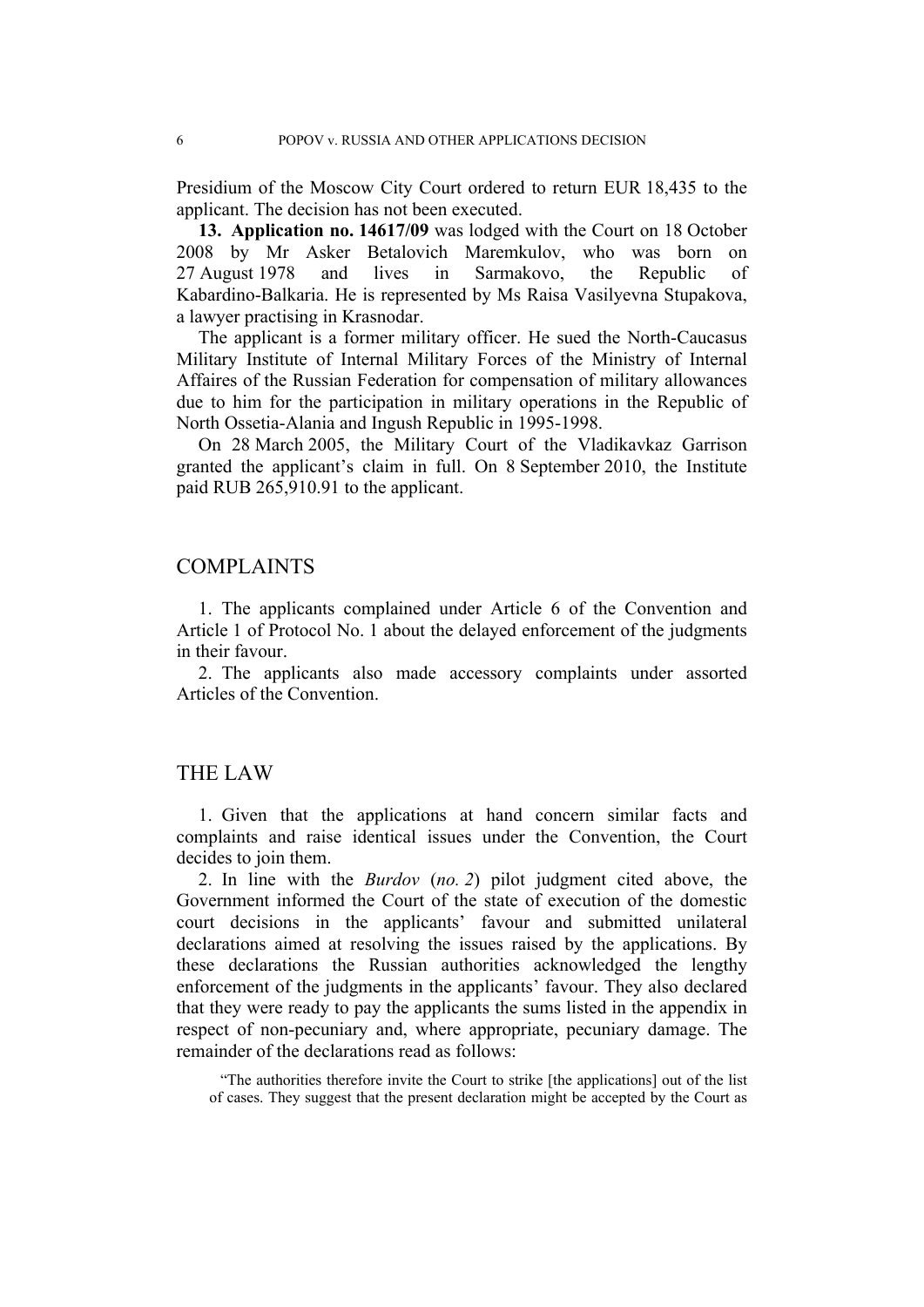"any other reason" justifying the striking out of the case of the Court's list of cases, as referred to in Article 37 § 1 (c) of the Convention.

The [sums tabulated below], which [are] to cover any pecuniary and non-pecuniary damage as well as costs and expenses, will be free of any taxes that may be applicable. [They] will be payable within three months from the date of notification of the decision taken by the Court pursuant to Article 37 § 1 of the European Convention on Human Rights. In the event of failure to pay [these sums] within the said three-month period, the Government undertake to pay simple interest on [them] from expiry of that period until settlement, at a rate equal to the marginal lending rate of the European Central Bank during the default period plus three percentage points.

This payment will constitute the final resolution of the case."

In their comments to the above declarations some of the applicants appeared to insist that they were also entitled to compensation of pecuniary damage that they had sustained due to the inflation in the years that had passed since the delivery of the judgments in their favour. They also presented their own calculations of the amounts that were allegedly due to them in respect of non-pecuniary damage.

The Court recalls that Article 37 of the Convention provides that it may at any stage of the proceedings decide to strike an application out of its list of cases where the circumstances lead to one of the conclusions specified, under (a), (b) or (c) of paragraph 1 of that Article. Article  $37 \& 1$  (c) enables the Court in particular to strike a case out of its list if:

"... for any other reason established by the Court, it is no longer justified to continue the examination of the application."

#### Article 37 § 1 *in fine* states:

"However, the Court shall continue the examination of the application if respect for human rights as defined in the Convention and the protocols thereto so requires."

The Court recalls that in its pilot judgment cited above it ordered the Russian Federation to:

"... grant [adequate and sufficient] redress, within one year from the date on which the judgment [became] final, to all victims of non-payment or unreasonably delayed payment by State authorities of a judgment debt in their favour who [had] lodged their applications with the Court before the delivery of the present judgment and whose applications [had been] communicated to the Government under Rule 54 § 2 (b) of the Rules of the Court."

#### In the same judgment the Court also held that:

"... pending the adoption of the above measures, the Court [would] adjourn, for one year from the date on which the judgment [became] final, the proceedings in all cases concerning solely the non-enforcement and/or delayed enforcement of domestic judgments ordering monetary payments by the State authorities, without prejudice to the Court's power at any moment to declare inadmissible any such case or to strike it out of its list following a friendly settlement between the parties or the resolution of the matter by other means in accordance with Articles 37 or 39 of the Convention."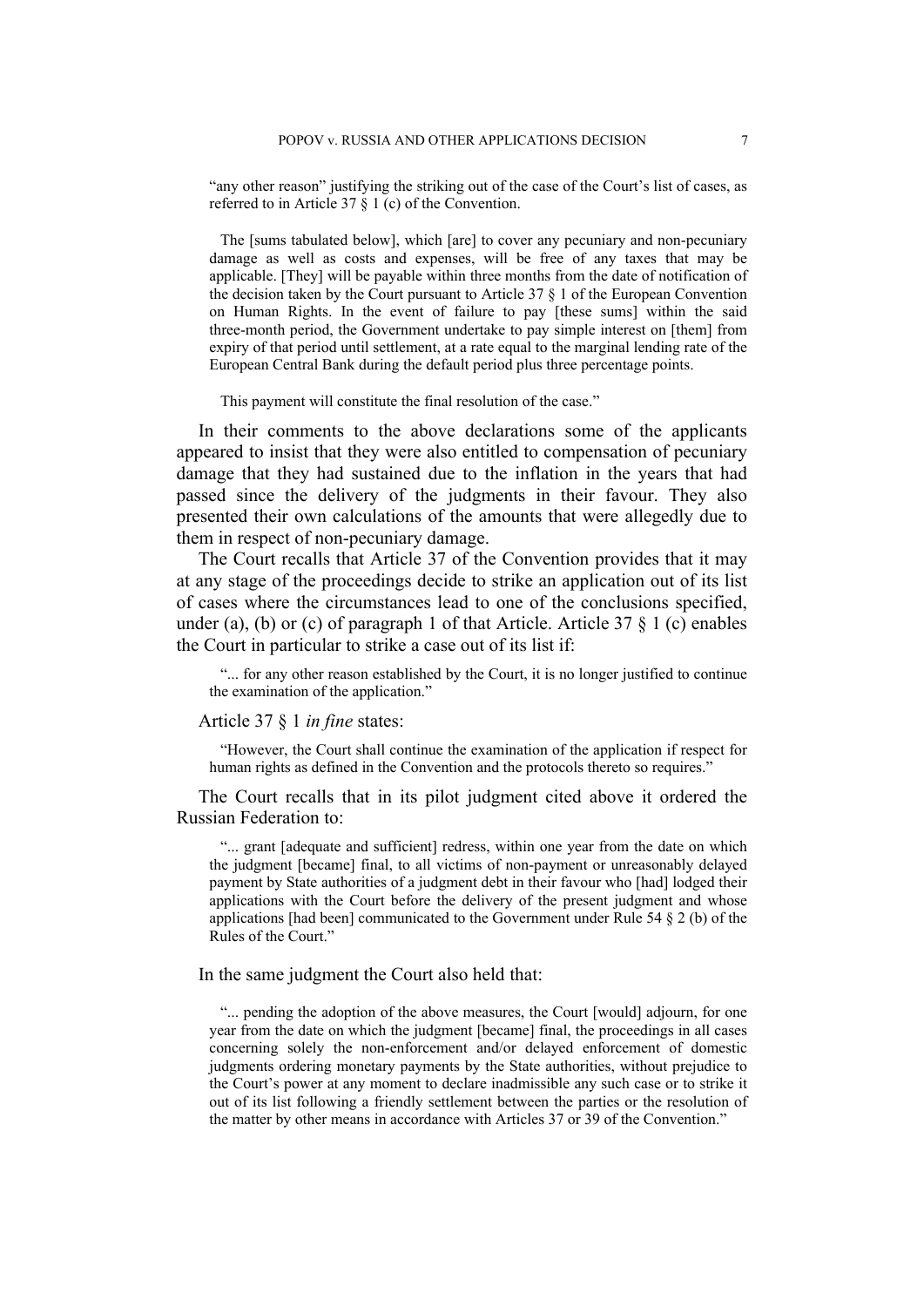Having examined the terms of the Government's declarations, the Court understands them as intending to give the applicants redress in line with the pilot judgment (see *Burdov* (*no. 2*), cited above, §§ 127 and 145 and point 7 of the operative part).

The Court is satisfied that the excessive length of the execution of judgments in the applicants' favour is explicitly acknowledged by the Government. The Court also notes that the domestic judgment debts were paid to the applicants in most of the cases and that the compensations offered by the Government for non-pecuniary damage are comparable with Court awards in similar cases, taking account, *inter alia*, of the specific delays in each particular case (see *Burdov* (*no. 2*), cited above, §§ 99 and 154). In several cases where the domestic judgment debts remained unpaid up to date the Government's offers included a separate compensation in respect of pecuniary damage sustained by the applicants (see appendix).

As to the applicants' objections, the Court accepts that the applicants may also have sustained certain pecuniary damage as a result of late payment of the judgment debts by the State and the related inflation losses. However, it notes that it was open to them to claim index-linking of the original awards in the domestic courts, pursuant to Article 208 of the Russian Code of Civil Procedure.

Some of the applicants contested the fact of full enforcement of the domestic judgments in so far as they also awarded them various social benefits without indicating particular sums to be paid. The Court points out that this argument should also have been submitted to domestic courts which are best placed to ensure compliance with the domestic legal requirements regarding the payment of social benefits (see *Belkin and Others v. Russia*, no. 14330/07 et al., 5 February 2009).

In any event it is not for the Court to reassess the question of the applicants' entitlement to social benefits under domestic law (see *Larioshina v. Russia* (dec.), no. 56869/00, 23 April 2002).

The Court therefore considers that it is no longer justified to continue the examination of the applications, nor is it required by respect for human rights as defined in the Convention and the protocols thereto. Accordingly, the applications should be struck out of the list.

As regards the question of implementation of the Government's undertakings, the Committee of Ministers remains competent to supervise this matter in accordance with Article 46 of the Convention (see the Committee's decisions of 14-15 September 2009 (CM/Del/Dec(2009)1065) and Interim Resolution CM/ResDH(2009)158 concerning the implementation of the *Burdov* (*no. 2*) judgment). In any event the Court's present ruling is without prejudice to any decision it might take to restore, pursuant to Article 37 § 2 of the Convention, the present applications to the list of cases (see *E.G. and Others v. Poland* (dec.), no. 50425/99, § 29, ECHR 2008 (extracts)).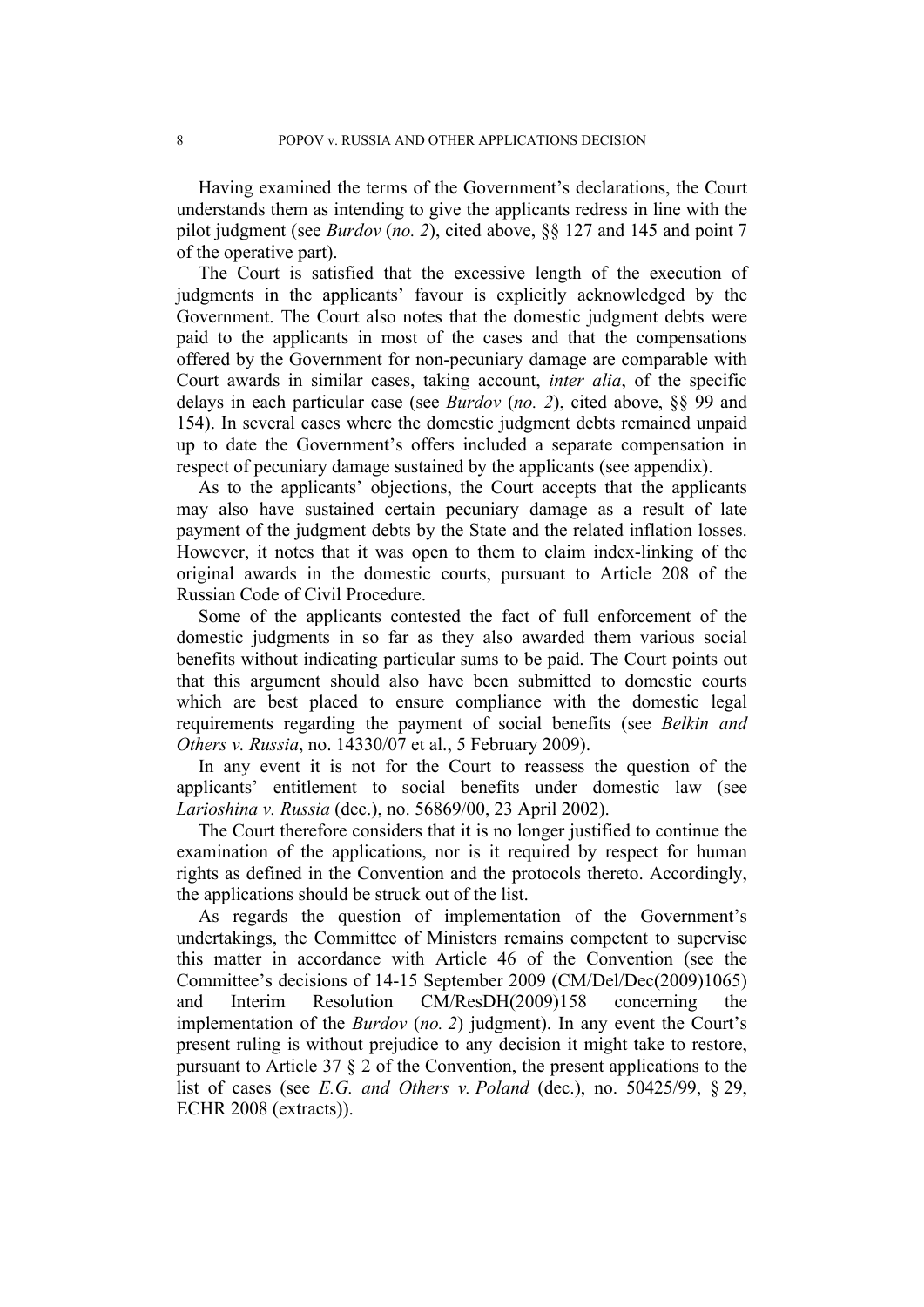3. As for the applicants' accessory complaints referring to assorted Articles of the Convention, in the light of all the material in its possession, and in so far as the matters complained of are within its competence, the Court finds that they do not disclose any appearance of a violation of the rights and freedoms set out in the Convention or its Protocols.

It follows that this part of the applications is manifestly ill-founded and must be rejected in accordance with Article 35 §§ 3 and 4 of the Convention.

For these reasons, the Court unanimously

*Decides* to join the applications;

*Takes note* of the terms of the respondent Government's declaration under Article 6  $\S$  1 of the Convention and of the modalities for ensuring compliance with the undertakings referred to therein;

*Decides* to strike the applications out of its list of cases in accordance with Article 37  $\S$  1 (c) of the Convention;

*Declares* the remainder of the applications inadmissible.

Deputy Registrar President

André Wampach Elisabeth Steiner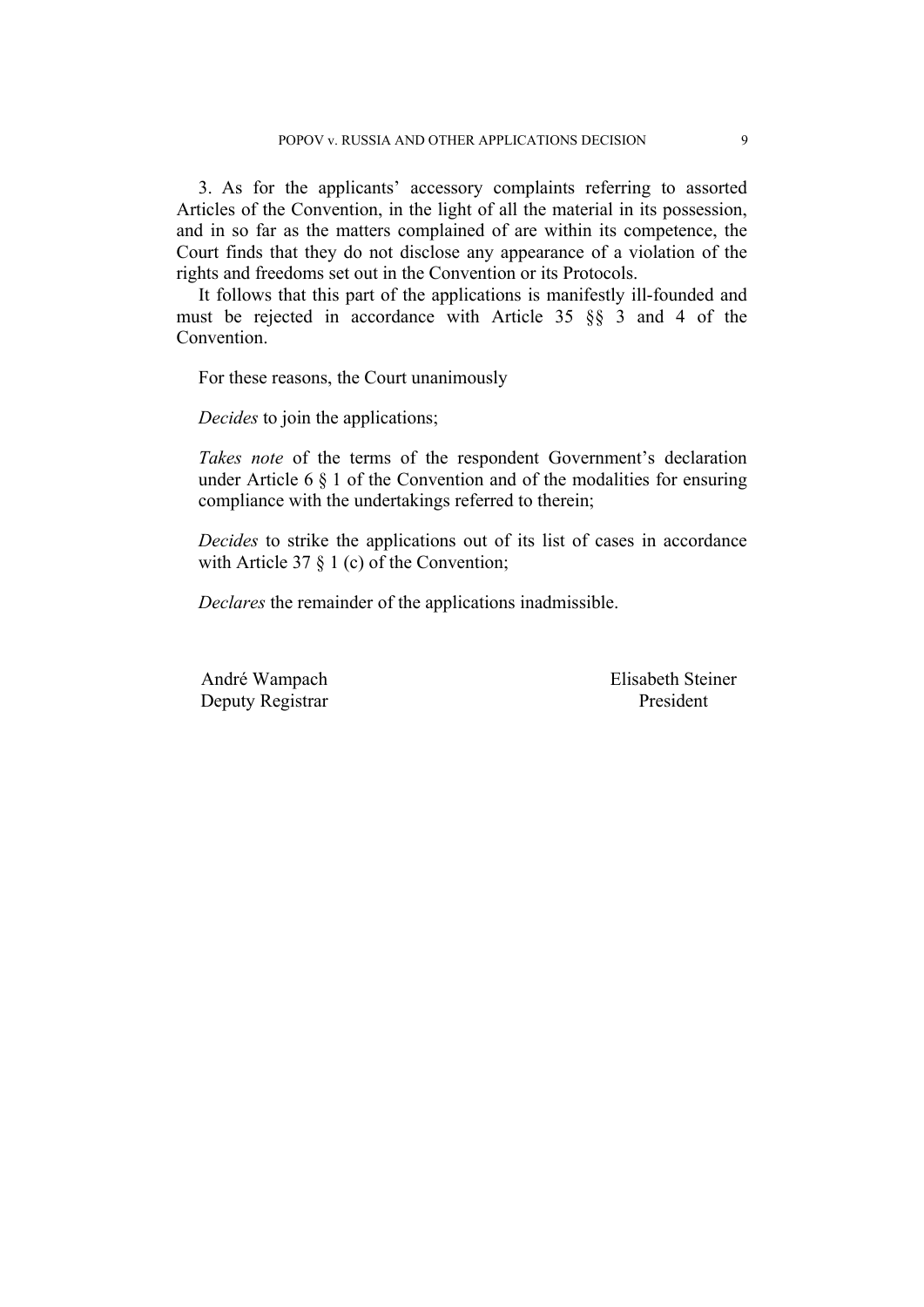#### 10 POPOV v. RUSSIA AND OTHER APPLICATIONS DECISION

## **APPENDIX**

| No.              | <b>Application</b><br>number,<br>date of<br>lodging | Applicant,<br>Date of birth,<br><b>Place of residence</b>                                                                                                   | <b>First instance</b><br>judgment, of                                                                                                                    | <b>Last instance</b><br>decision, of                            | <b>Enforcement</b><br>status   | Delay in<br>enforcement                                                                                            | <b>Unilateral</b><br>remedial offer                                               |
|------------------|-----------------------------------------------------|-------------------------------------------------------------------------------------------------------------------------------------------------------------|----------------------------------------------------------------------------------------------------------------------------------------------------------|-----------------------------------------------------------------|--------------------------------|--------------------------------------------------------------------------------------------------------------------|-----------------------------------------------------------------------------------|
| 1.               | 45293/05<br>16/11/2005                              | Valentin Mikhaylovich<br><b>POPOV</b><br>25/04/1941<br>Uglegorsk                                                                                            | The Uglegorsk Town<br>Court of the Sakhalin<br>Region<br>23/11/2004                                                                                      | N/A                                                             | Enforced                       | 2 years 6 months                                                                                                   | <b>EUR 800</b>                                                                    |
| $\overline{2}$ . | 629/06<br>14/11/2005                                | <b>Konstantin Davidovich</b><br><b>SHKOLNIK</b><br>20/06/1942<br>Moscow<br>- died.<br>Galina Ivanovna<br>$SHKOLNIK - the$<br>applicant's legal<br>successor | The Khoroshevskiy<br>District Court of<br>Moscow<br>1) 19/05/2004<br>2) 17/01/2005<br>3) 03/06/2005<br>4) 20/06/2005<br>5) 19/04/2006<br>$6)$ 27/10/2006 | N/A                                                             | Enforced                       | 1) 1 year 6 months<br>2) 1 year 6 months<br>3) 1 year 5 months<br>4) 1 year 4 months<br>5) 6 months<br>$6)$ 1 year | <b>EUR 3,500</b>                                                                  |
| 3.               | 897/06<br>12/11/2005                                | Praskovya Tikhonovna<br><b>FILINA</b><br>26/10/1939<br>Balashov                                                                                             | The Balashov Town<br>Court of<br>the Saratov Region<br>1) 29/01/2002<br>2) 23/12/2005                                                                    | The Saratov<br>Regional Court<br>1) 26/03/2002<br>2) 15/03/2006 | 1) Not enforced<br>2) Enforced | 1) Not enforced<br>2) 1 year 11 months                                                                             | EUR 4,370<br>(non-pecuniary<br>damage)<br>RUB 329,149.43<br>(pecuniary<br>damage) |
| 4.               | 1329/06<br>02/02/2006                               | Lyudmila Viktorovna<br><b>OSIPOVA</b><br>29/04/1961<br>Oktyabrskiy                                                                                          | The Kopeysk Town<br>Court of the<br>Chelyabinsk Region<br>24/09/1998                                                                                     | N/A                                                             | Enforced                       | 8 years                                                                                                            | EUR 4,000                                                                         |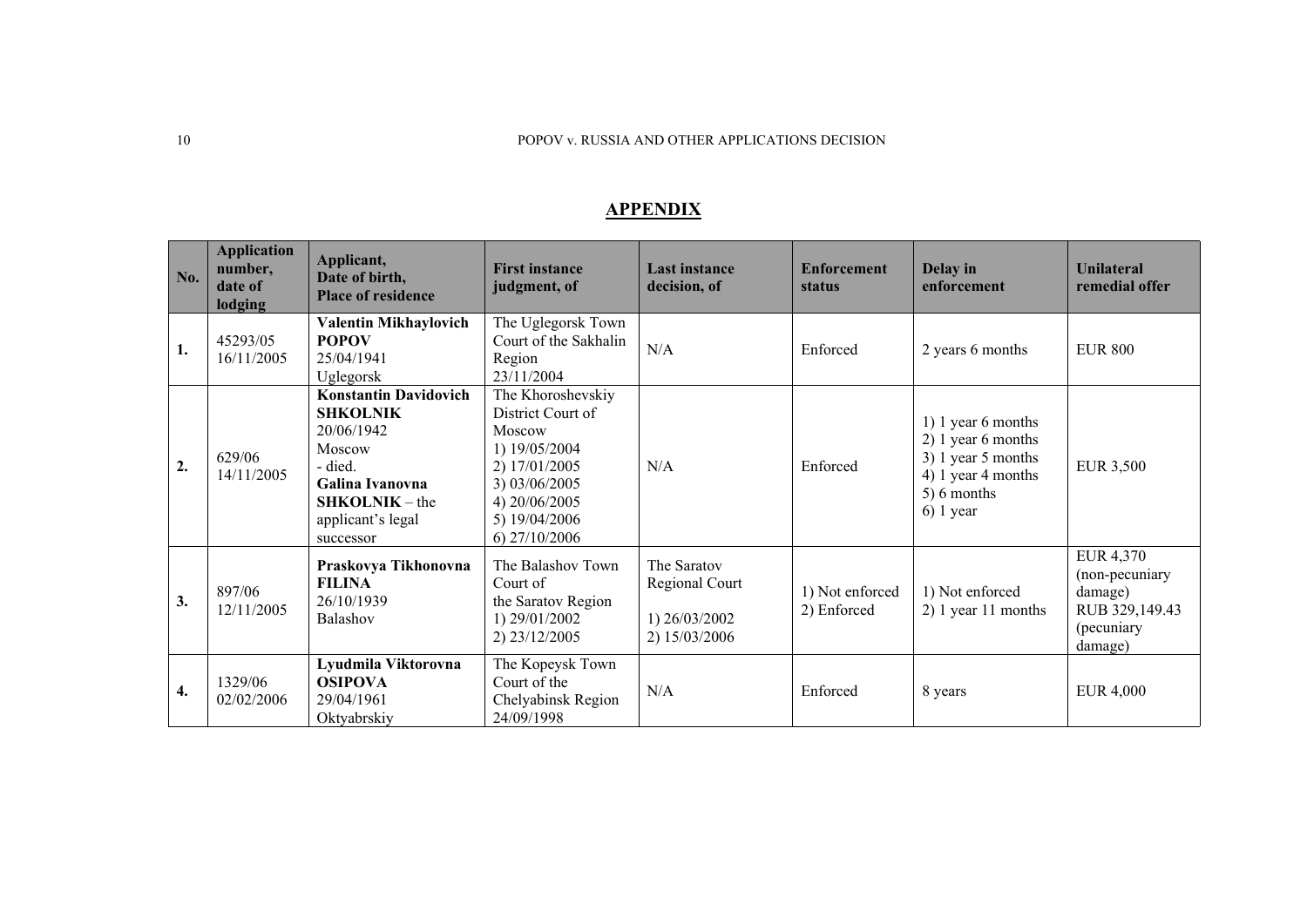#### POPOV v. RUSSIA AND OTHER APPLICATIONS DECISION 11

| No. | <b>Application</b><br>number,<br>date of<br>lodging | Applicant,<br>Date of birth,<br><b>Place of residence</b>                 | <b>First instance</b><br>judgment, of                                                  | <b>Last instance</b><br>decision, of                                                         | <b>Enforcement</b><br><b>status</b> | Delay in<br>enforcement | <b>Unilateral</b><br>remedial offer                                                      |
|-----|-----------------------------------------------------|---------------------------------------------------------------------------|----------------------------------------------------------------------------------------|----------------------------------------------------------------------------------------------|-------------------------------------|-------------------------|------------------------------------------------------------------------------------------|
| 5.  | 2195/06<br>05/12/2005                               | <b>Rustem Ramazanovich</b><br><b>KHUSNUTDINOV</b><br>13/08/1982<br>Uchaly | The Uchalinskiy<br>District Court of the<br>Republic of<br>Bashkortostan<br>03/12/2004 | N/A                                                                                          | Not enforced                        | Not enforced            | <b>EUR 4,600</b><br>(non-pecuniary<br>damage)<br>RUB 238,696.72<br>(pecuniary<br>damage) |
| 6.  | 10126/06<br>20/01/2006                              | Yelena Stepanovna<br><b>MATYUSHINA</b><br>13/03/1965<br>Neryungri         | The Neryungri Town<br>Court of the Republic<br>of Sakha (Yakutia)<br>12/09/2002        | The Presidium of the<br>Supreme Court of the<br>Republic of Sakha<br>(Yakutia)<br>25/11/2004 | Not enforced                        | Not enforced            | <b>EUR 2,500</b><br>(non-pecuniary<br>damage)<br>RUB 43,464<br>(pecuniary<br>damage)     |
| 7.  | 9528/08<br>19/05/2006                               | Antonina Ivanovna<br><b>SHCHUREVICH</b><br>04/10/1934<br>Voronezh         | The Leninskiy<br>District Court of<br>Voronezh<br>25/09/2000                           | N/A                                                                                          | Enforced                            | 5 years 2 months        | <b>EUR 2,900</b>                                                                         |
| 8.  | 13456/08<br>03/02/2008                              | <b>Dmitriy Vladimirovich</b><br><b>NAZARENKO</b><br>12/06/1974<br>Moscow  | The Military Court of<br>the Vladikavkaz<br>Garrison<br>10/06/2002                     | N/A                                                                                          | Enforced                            | 8 years 1 months        | EUR 5,100                                                                                |
| 9.  | 13802/08<br>03/02/2008                              | Kamil Abubakarovich<br><b>GADZHIYEV</b><br>16/08/1975<br>Achkhoy Martan   | The Military Court of<br>the Rostov Garrison<br>09/10/2001                             | N/A                                                                                          | Enforced                            | 8 years 10 months       | EUR 5,600                                                                                |